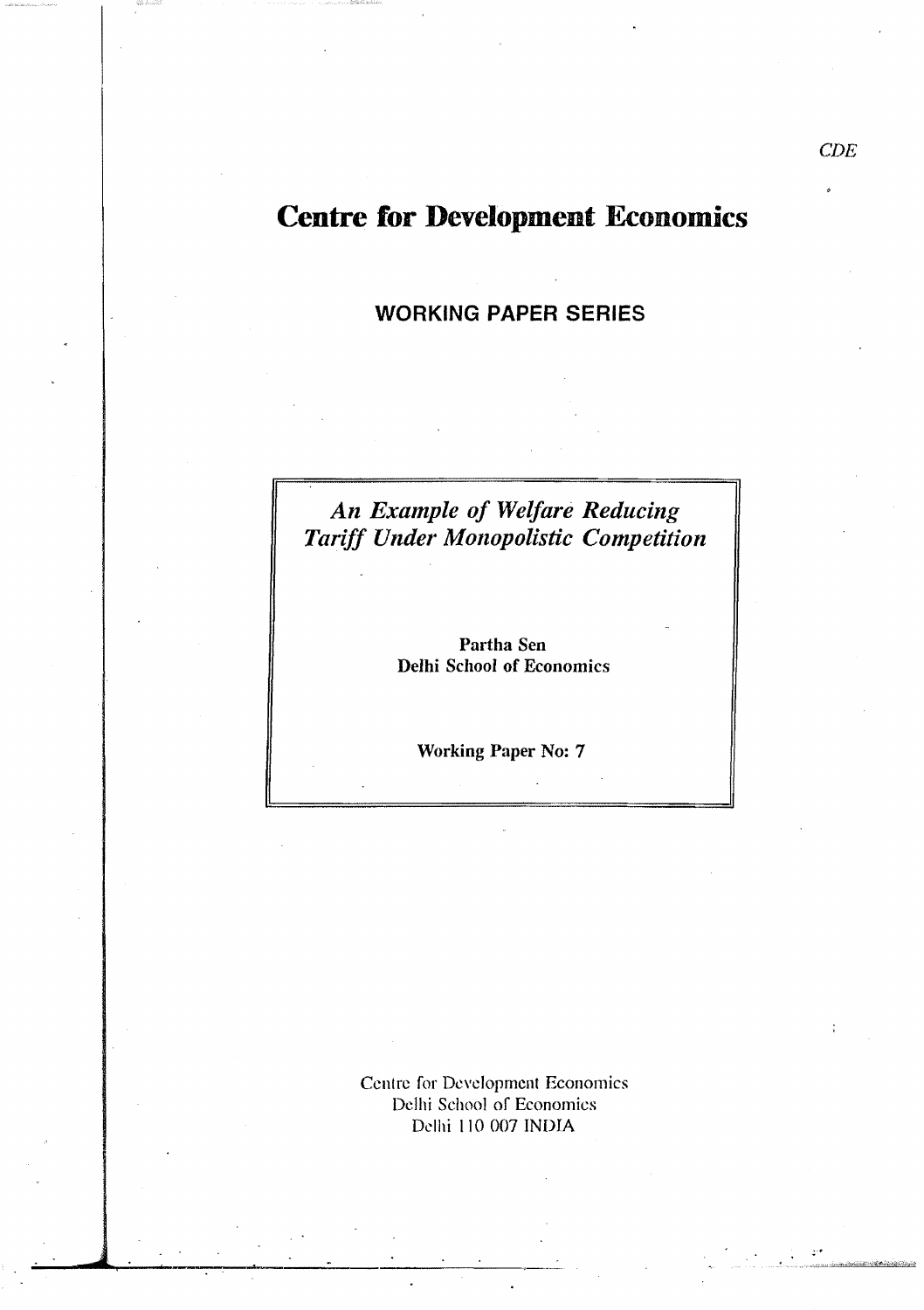#### **AN EXAMPLE OF**

#### **WELFARE REDUCING TARIFF UNDER MONOPOLISTIC COMPETITION**

BY

PARTHA SEN DEPARTMENT **OF** ECONOMICS DELHI SCHOOL OF ECONOMICS DELHI Il0007.INDIA

#### ABSRACT

We look at the effect of a tariff on the import of the brands of a differentiated good produced abroad by a small open economy. We show that in the presence of intra-industry trade if the elasticity of substitution between brands of the differentiated goods is higher than that between the differentiated good and the homogeneous good the imposition of a tariff lowers welfare. This happens because a tariff shifts demand towards the homogeneous good which can only be met by increased production at home. There is an exit out of the differentiated goods industry which reduces welfare.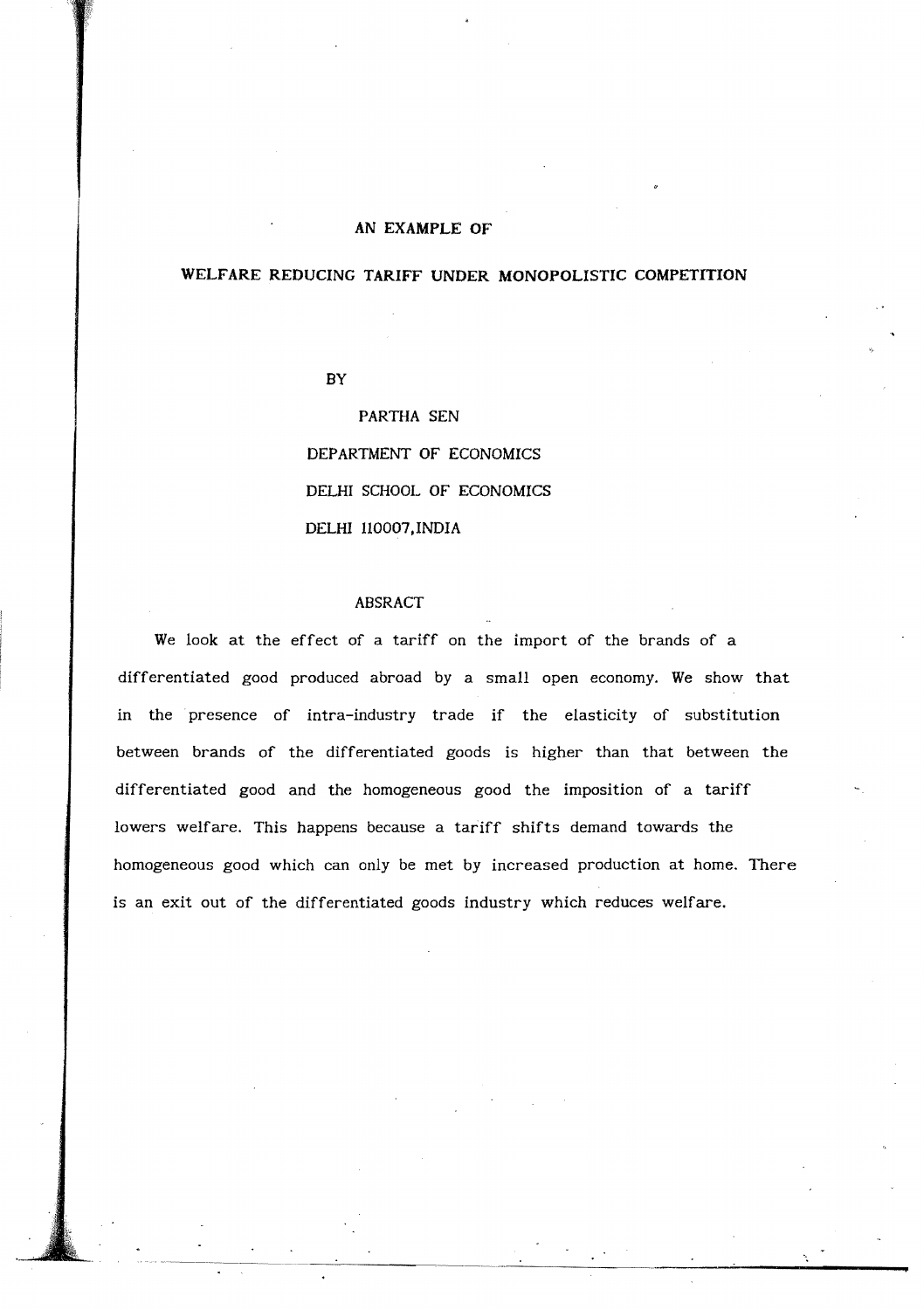#### 1. Introduction

It is well-known that tariffs reduce the welfare of a small open economy in competitive models of international trade. Over the last fifteen years, since Krugman's seminal paper (see Krugman (1979)), trade theorists have spent considerable energy in analyzing cases of welfare-improving commercial.<sup>1</sup> policy in models with imperfect competition.

Within the framework of a monopolistic competitive framework various authors have derived conditions under which tariffs will improve the welfare of a small open economy (see e.g., Krugman (1979), Venables (1982),Venables (1987), Gros (1987), Markusen (1990». This literature is admirably surveyed in Helpman and Krugman (1989, chapter 7) and in Helpman (1990).

Three channels have been identified through which a tariff affects the welfare of an economy. First, there is the terms of trade effect. Second, it changes output per firm. And finally it changes variety choice.

A channel which has been identified in the literature as the one which leads to a reduction in welfare of a small open economy is the relative magnitudes of the elasticity of substitution between various brands of the differentiated good and the elasticity of substitution' between the homogeneous good and the differentiated good (as a group). Helpman (1990) points out that if the latter is greater then a tariff leads to reduction in the output per firm and thus a loss in welfare. The number of brands .produced also falls (in a model where output per firm is given) if that condition is satisfied. This is shown by Markusen (1990) in a model with differentiated inputs in the tradition of Ethier (1982).

In this paper we show that even if this condition is not met it is possible for a small open economy to become worse off after the imposition of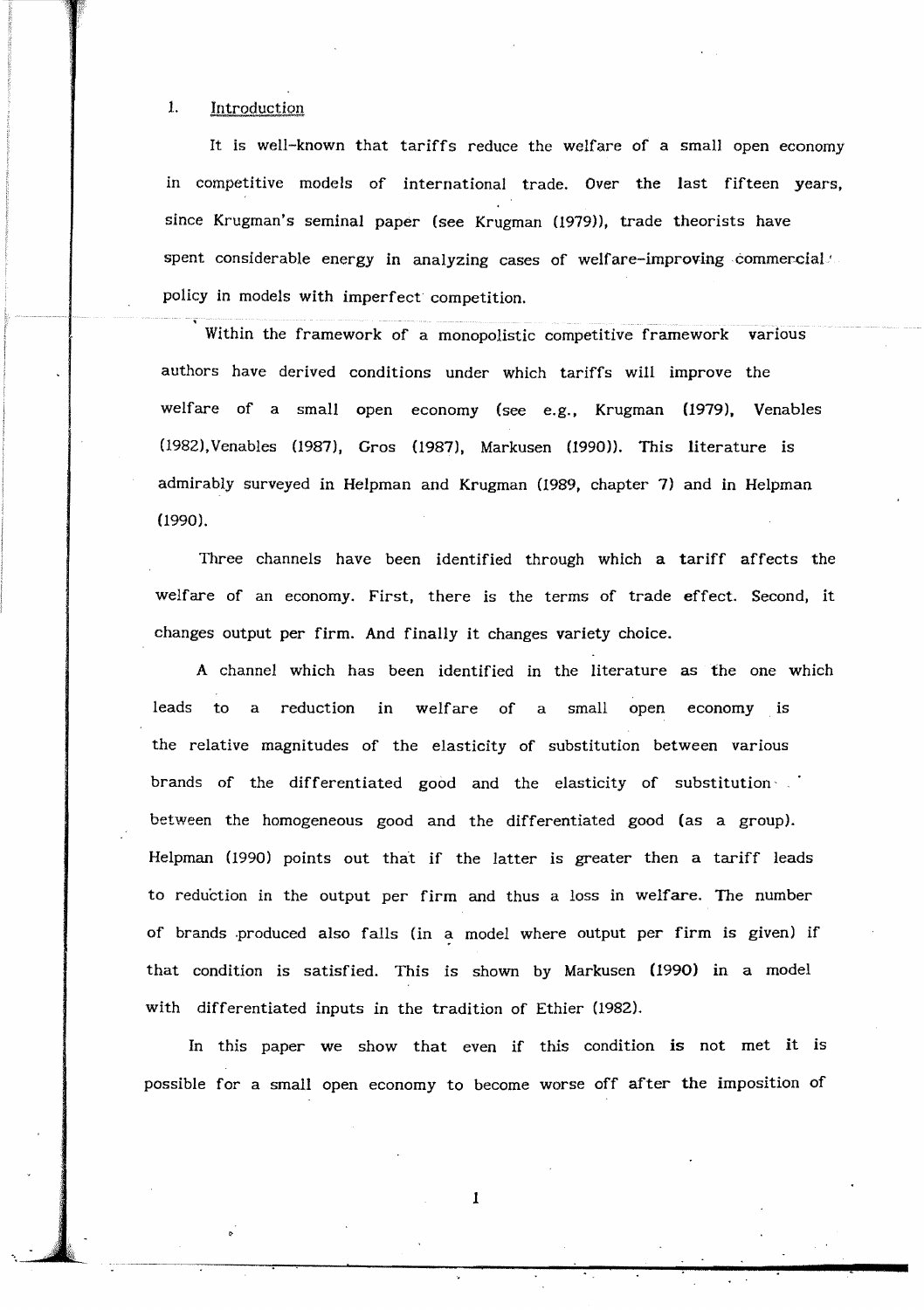a tariff if the country exports its brands of the differentiated good. This is because the tariff causes an excess demand for the homogeneous good and resources must move to increase its supply. As a consequence exit takes place in the differentiated goods sector.

In section 2 we set out the model. Section 3 analyzes the effect of a tariff and section 4 summarizes the conclusions.

#### 2. The Model

The consumers maximize a CES utility function with the homogeneous good y and an aggregate X of the differentiated good as arguments

 $U = [y^a + x^a]^a$ <sup>-1</sup> (1)

where 
$$
a \equiv 1 - 1/\epsilon
$$
  $\epsilon \ge 0$ 

subject to the following budget constraint (before the imposition of a tariff which is done is section 3 below)

$$
y + PX = z \tag{2}
$$

where P is the price index corresponding to X. the price of the numeraire good y is unity, and z is the gross domestic product.

This maximization exercise yields the following demand functions

$$
y = z/(1+P^{1-\epsilon})
$$
\n
$$
X = Z \tP^{-\epsilon} / (1+P^{1-\epsilon})
$$
\n(3)

Now given PX from (4), the consumer allocates this over the differentiated goods i.e., to maximize

$$
\begin{array}{lll}\n\left[\begin{array}{cc} \Sigma & x_1^b + \Sigma & x_1^{\ast}b_1b^{-1} & \text{i=1,...n.} \\ \text{i} & \text{j} & \text{where } b = 1 - 1/\sigma & \sigma \end{array}\right]^{*} \tag{5} \n\end{array}
$$

subject to

 $\sum_{i} p_i x_i + \sum_{j} p_j^* x_j^* = PX$  i=1,...n. j=1,...n (6)

where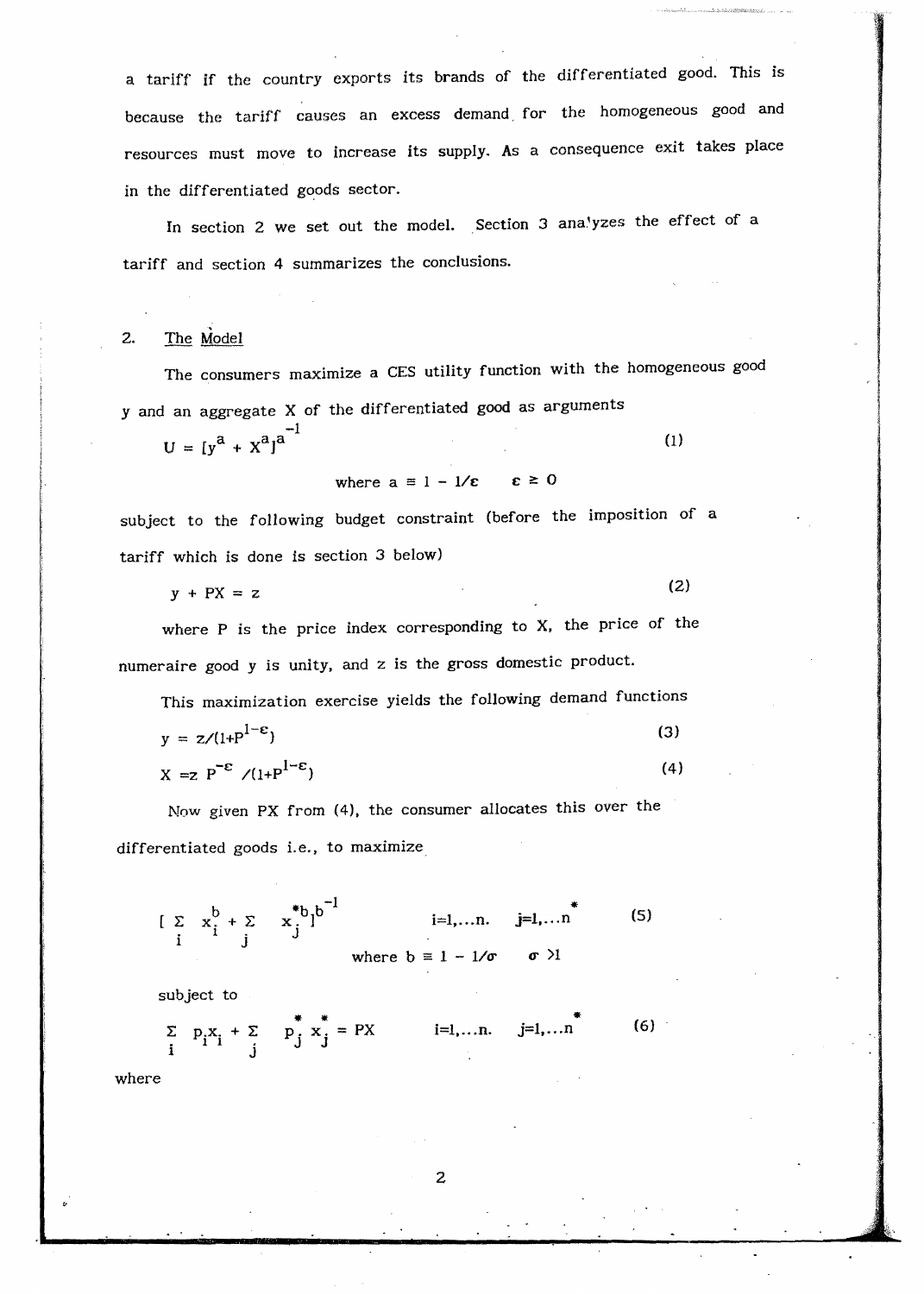$$
P^{1-\sigma} = \left[ \sum_{i} p_i^{1-\sigma} + \sum_{j} p_j^{(1-\sigma)} \right] \qquad i=1,...n, j=1,...n \qquad (7)
$$

where  $x_i(x_j^*)$  is the amount of the i<sup>th</sup> (j<sup>th</sup>) brand consumed whose price is  $p_i(p_j^*).$  There are  $n(n^*)$  of domestic (foreign) brands.

This gives rise to the following demand functions

$$
x_{i} = PX(p_{i}^{-\sigma}/P^{1-\sigma})
$$
\n
$$
x_{j}^{*} = PX(p_{j}^{*-\sigma}/P^{1-\sigma})
$$
\n
$$
j = 1,...,n^{*}
$$
\n(8b)

Since we shall be concerned with a symmetric equilibrium where all  $p_i$ 's and  $x_i$ 's are the same and so are all the  $p_j^*$ 's and  $x_j^*$ 's we shall drop the subscripts.

The economy is a small one which takes as given the price and the number of brands of the differentiated good produced abroad. This is a natural assumption to make for a small open economy (see Venables (1982)).

In the analysis that follows we shall assume  $\sigma \geq \epsilon$  that is the differentiated goods are "more substitutable" for one another that they are as a group for the homogeneous good .  $^{\text{1}}$ 

The domestic firms produce the homogeneous good, using a constant returns to scale technology, and the differentiated good, the production. of which exhibits increasing returns to scale due to the presence of fixed costs.

The economy has a labour endowment of L. Each brand of the differentiated good uses  $L_x$  units of labour as variable input and F units of labour as fixed input. Therefore, the total labour employed in the differentiated goods sector is  $n(L_x + F)$ . The output of the homogeneous good is therefore

$$
Y = \bar{L} - n(L_X + F)
$$
 (9)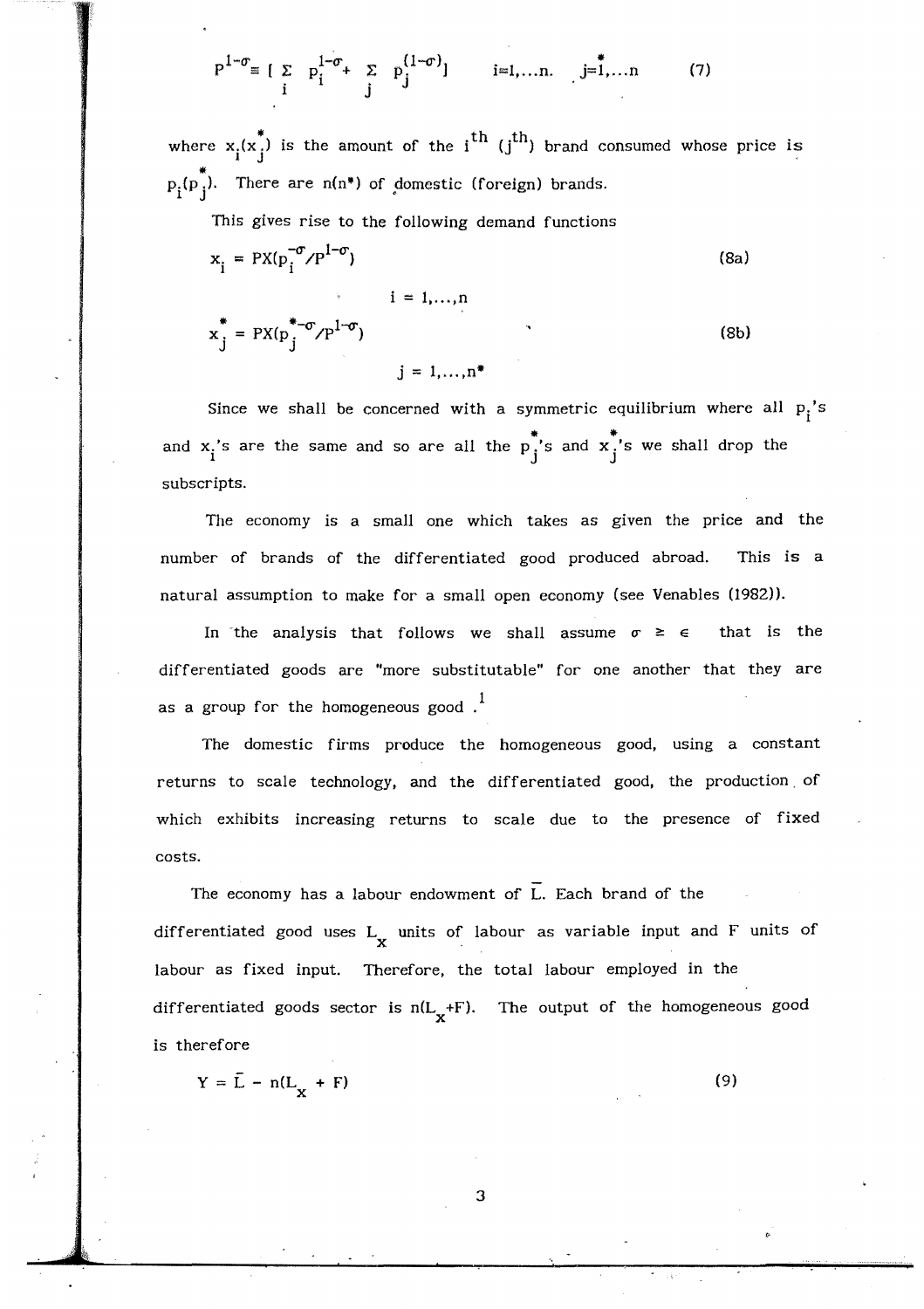where we have assumed that each unit of labour produces one unit of Y ( which implies the wage rate in terms of the homogeneous good is unity). The (constant) marginal cost of production in the differentiated good is given by

$$
c = L_{\mathbf{x}} / V \tag{10}
$$

where V is the output per brand.

The differentiated goods industry is monopolistically competitive so we have the mark-up pricing rule

 $p = (c/b)$  where  $b = 1 - 1/\sigma$  (11)

Entry drives profits down to zero in the large group case. So average cost equals price

 $p = c + (F/V)$  (12)

Note that (10), (11) and (12) imply that p, V and  $L_{\mathbf{x}}$  can be solved for independently of the rest of the system. Thus the only variable which affect the size of the differentiated goods industry is the number of varieties produced locally.

The gross domestic product is the sum of the production in the two industries i.e.,

$$
z = \overline{L} - n(L_x + F) + npV = \overline{L}
$$
 (13)

i.e., all production income accrues to the only factor of production-labour.

In this paper we shall assume that the homogeneous good is not traded. Strictly speaking. all we require is that the amount of this good exported be fixed and at the margin any change in imports be met by an equivalent change in differentiated goods export. The non-traded nature of the homogeneous good could be motivated by thinking of these as labour services

The market clearing condition for the non-traded good is given in equation (14)

$$
\bar{L} - n(L_{\chi} + F) = (1 + P^{1-\epsilon})^{-1} \bar{L}
$$
 (14)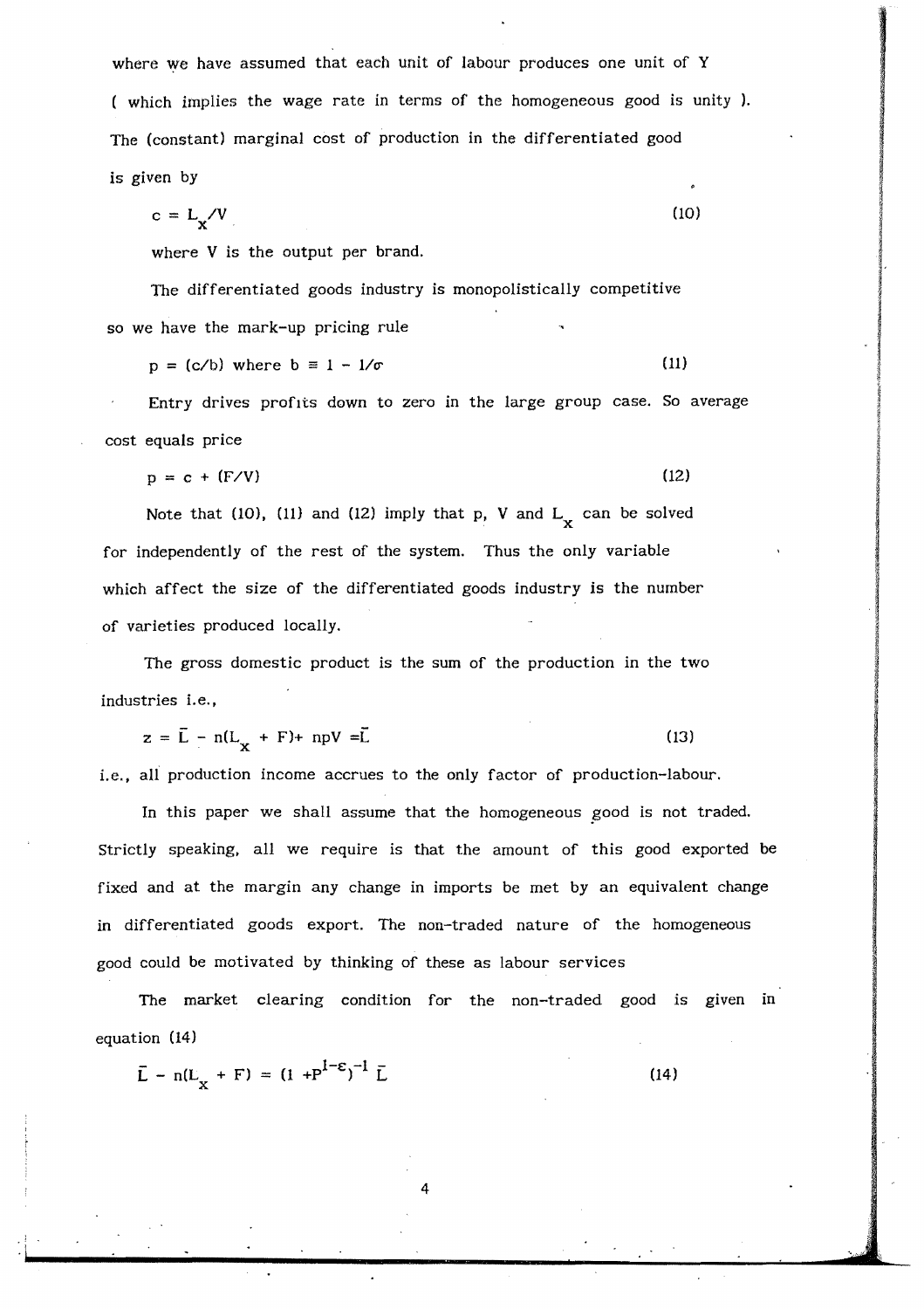Note that this equations implies that (by Walras' Law) trade would be balanced.

#### 3, The Tariff

Now suppose starting from a situation of free trade the home government imposes a small tariff on the imported brands of the differentiated goods and rebates the proceeds back to the public. This changes the price of the imported brands from **p\*** to p\*(I+t) and income of the representative household to  $\overline{L}$  + T where  $T \equiv n^*p^*x^*t$  is the tariff revenue.

Before turning to the analysis of the effects of a tariff note that the indirect utility function for the consumer's problem in the presence of tariffs (using  $(1)$ ,  $(3)$ ,  $(4)$  and  $(13)$  is

$$
v = \max U = (1 + P^{1-\epsilon})^{\{1/(\epsilon-1)\}} \quad \{\bar{L} + T\}
$$
 (15)

This depends on P ( $\frac{\partial v}{\partial P}$  < 0) and T. P in turn from equation (7) depends on n ( $\partial P/\partial n$  <0 ) and t ( $\partial P/\partial t$  >0 ),<sup>2</sup> since the price per brand p is fixed by (11) and  $n^*$  is taken to be exogenous. The tariff then affects welfare through P and T. But we know that the tariff revenue just compensates the consumers for the increased price of the imported brands , so the only effect on welfare is through n i.e.

$$
\hat{\mathbf{v}} = \alpha \beta \cdot (\sigma - 1)^{-1} \cdot \hat{\mathbf{n}} \ ,
$$

where a  $\hat{()}$  denotes a percentage change,  $\alpha$  is the share of the differentiated goods in expenditure and  $\beta$  is the share of the domestic brands in PX.

When the homogeneous good becomes non-traded (or at least the amount traded is fixed) and its market-clearing equation is given by (14), we can obtain the effect on variety choice following the imposition of a tariff in equation (16).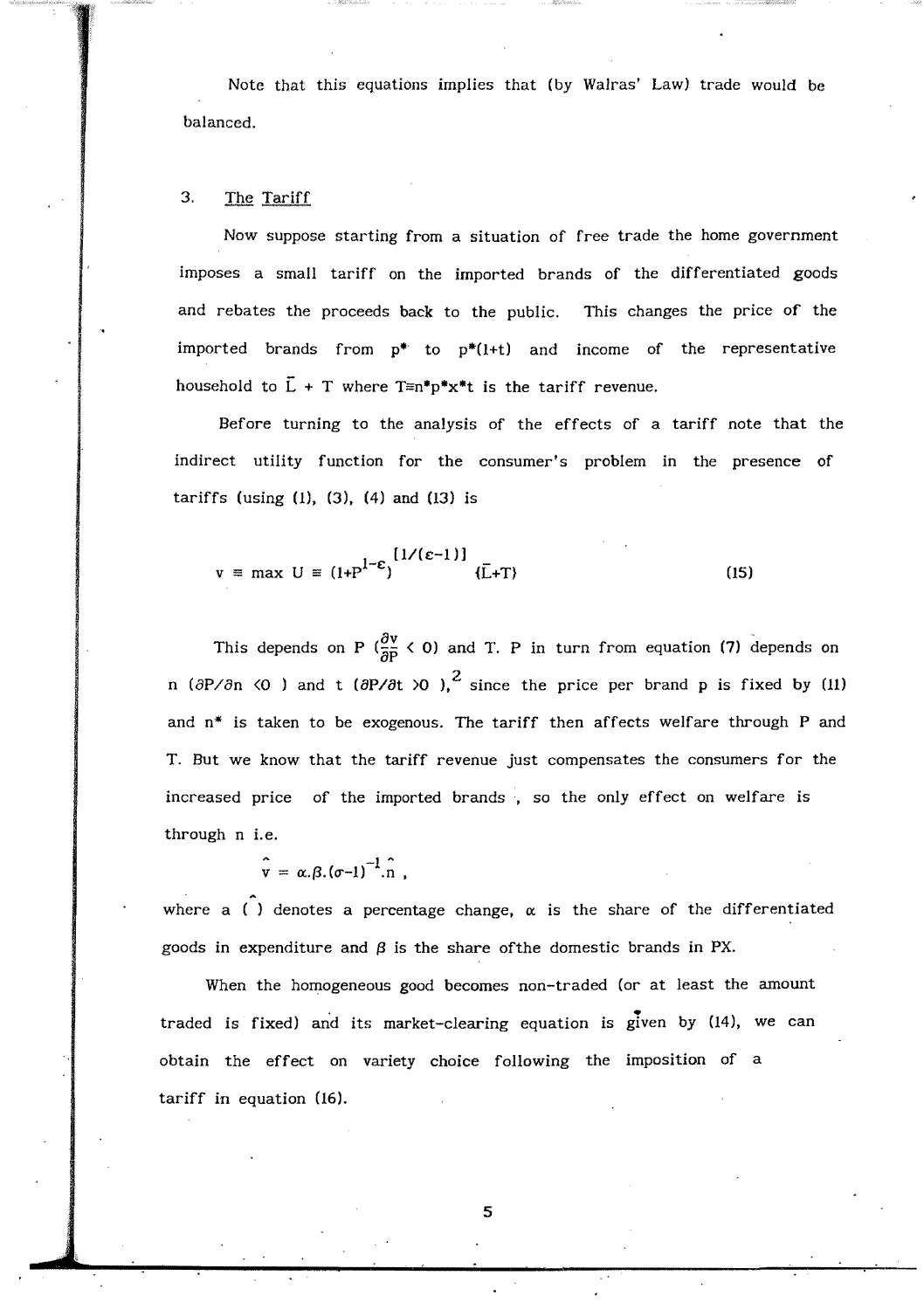$$
\frac{dn}{dt} = -\varepsilon.n \stackrel{\ast}{p} \stackrel{\ast}{x} \stackrel{\ast}{(1-\alpha)(1-\sigma)} /[pV(1-\sigma)-px(1-\varepsilon)(1-\alpha)] \qquad (16)
$$

The denominator is positive because  $V-x > 0$  being the export of each brand,  $\alpha$  the share the differentiated good is less than unity and  $\sigma \geq \epsilon$ . Note that  $\sigma \geq \varepsilon$  is a sufficient condition for the result to hold. In particular even if  $\sigma = \varepsilon$ , the expression in (16) is negative.

A rise in the price of the foreign brands, ceteris paribus raises P and thus the demand for the homogeneous good. This is reinforced by the rebated tariff revenues. This excess demand can only be met by increased production at home. Labour has to shift to increase its supply. This is achieved through a fall in n which further raises P.

The balanced trade equation ("the trade triangle") makes the process at work clearer. This is given in (17)

 $np(V-x) = n*p*x^*$  (17)

The right hand side of (17) falls due to the tariff (own price effect) and the left hand side must fall as welL V and p are fixed and thus this fall is achieved through a rise in  $x$  (the domestic brands are cheaper) and/or a fall in n — both of these actually happen. $^3$ 

Welfare falls as n falls because the tariff revenue just compensates the representative consumer for the increase in the price of the imported brands.

Venables (1987) had shown that for a large country tariffs are welfare improving for the tariff-imposing country because they cause exit abroad and entry at home. Here the small open economy in a bid to redirect demand towards its differentiated goods sector ends up directing it towards its homogeneous goods production also. Free trade is preferable than a tariff here.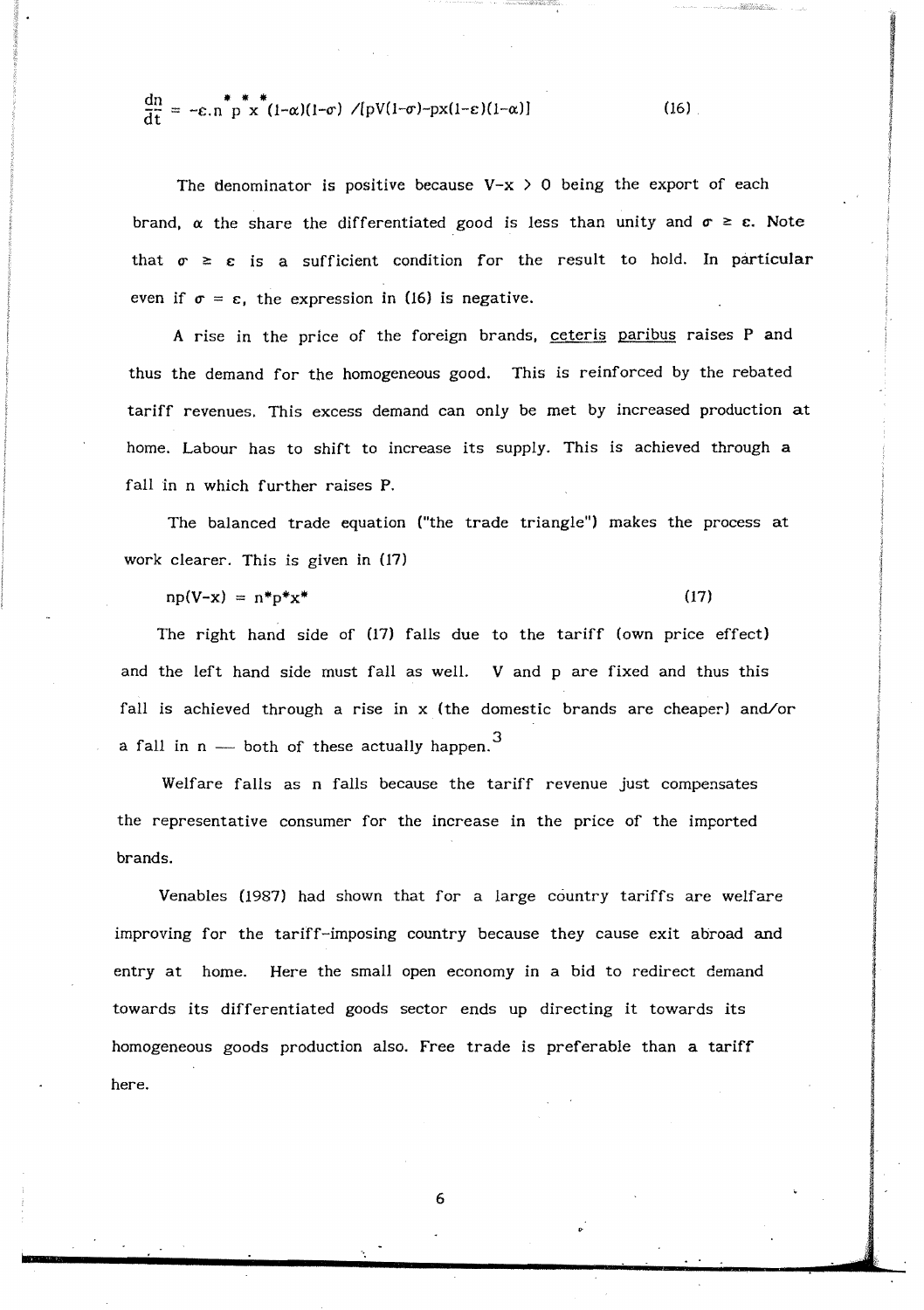It is true that in this set-up there is an underproduction, from a social point of view, of the differentiated goods because of pricing above marginal cost in that industry, Unfortunately, the imposition of a tariff cannot be used to correct this.

#### 4. Conclusion

In this paper we looked at the effect of a tariff on the import of the brands of a differentiated good produced abroad by a small open economy. We showed that in the presence of intra-industry trade if the elasticity of substitution between brands of the differentiated goods is higher than that between the differentiated good and the homogeneous, good the imposition of a tariff lowers welfare. This happens because a tariff shifts demand towards the homogeneous good which can only be met by increased production at home. There is an exit out of the differentiated goods industry which reduces welfare.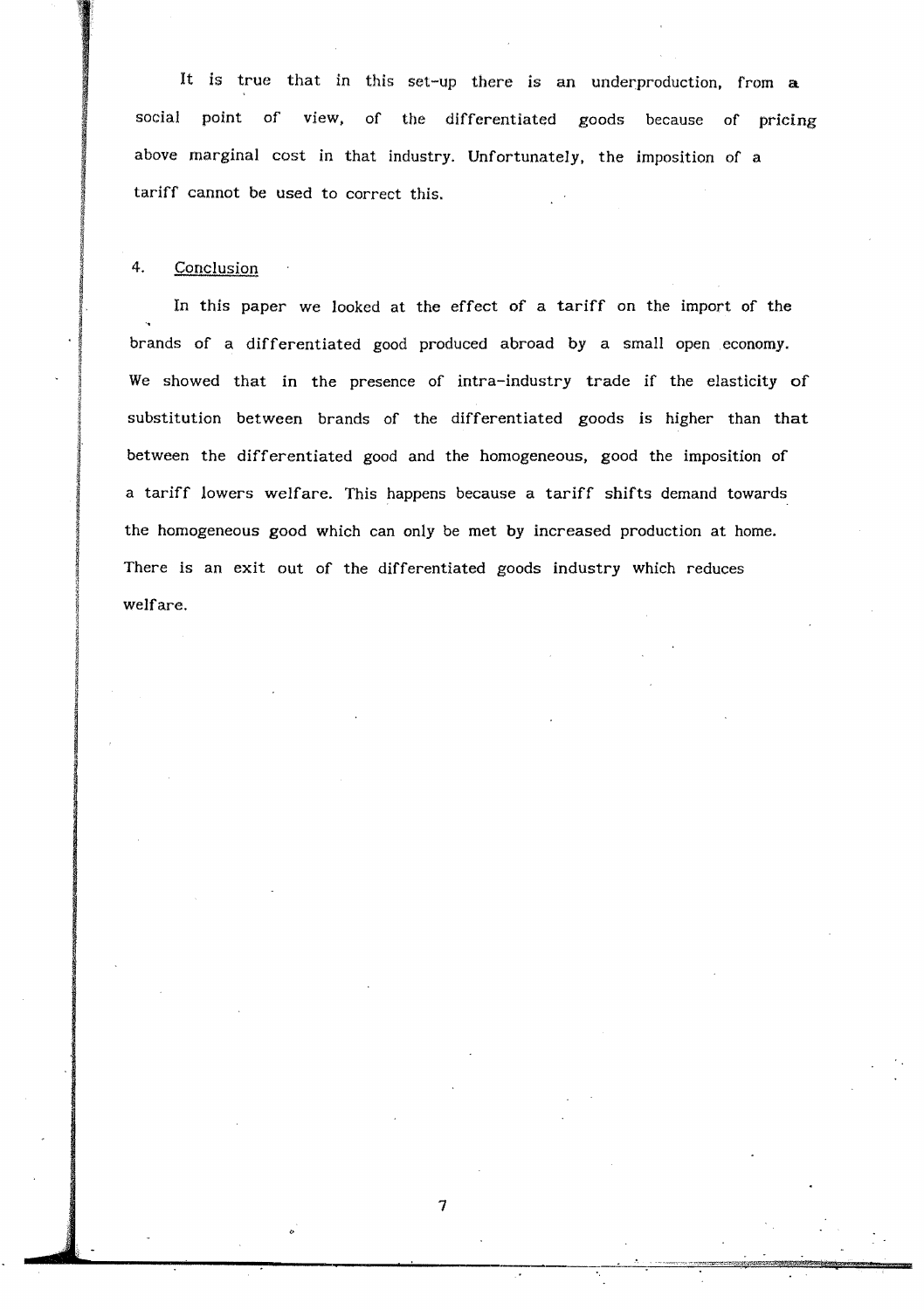#### References

- Ethier, W. (1982),National and International Returns to Scale in the Modern Theory of International Trade. American Economic Review. 72. 389-405.
- Flam. H. and E. Helpman (1987), Industrial Policy under Monopolistic Competition, Journal of International Econoics, 22 , 79-102.
- Gros, D. (1987), A Note on the Optimal Tariff. Retalliation and the Welfare Loss from Tariff Wars in a Framework with Intra-Industry Trade, Journal of International Economics, 23 , 357-367.
- Helpman, E (1989), Monopolistic Competition in International Trade, Frank Graham Memorial Lecture, Princeton University, Mimeo.
- Helpman E. and P.R. Krugman (1989), Trade Policy and Market Structure, MIT Press, Cambridge, Mass.
- Markusen, J.R. (1990), Derationalising Tariffs with Specialized Intermediate Inputs and Differentiated Final Goods, Journal of International Economics,28,375-383
- VenablLs, A.J. (1982) Optimal Tariffs for Trade in Monopolistically Competitive Commodities, Journal of International Economics,12 , 224-241.
- Venables, A.J. (1987), Trade and Trade Policy with Diferentiated Products: A Chamberlinian - Ricardian Model, Economic Journal, 97 , 700-717.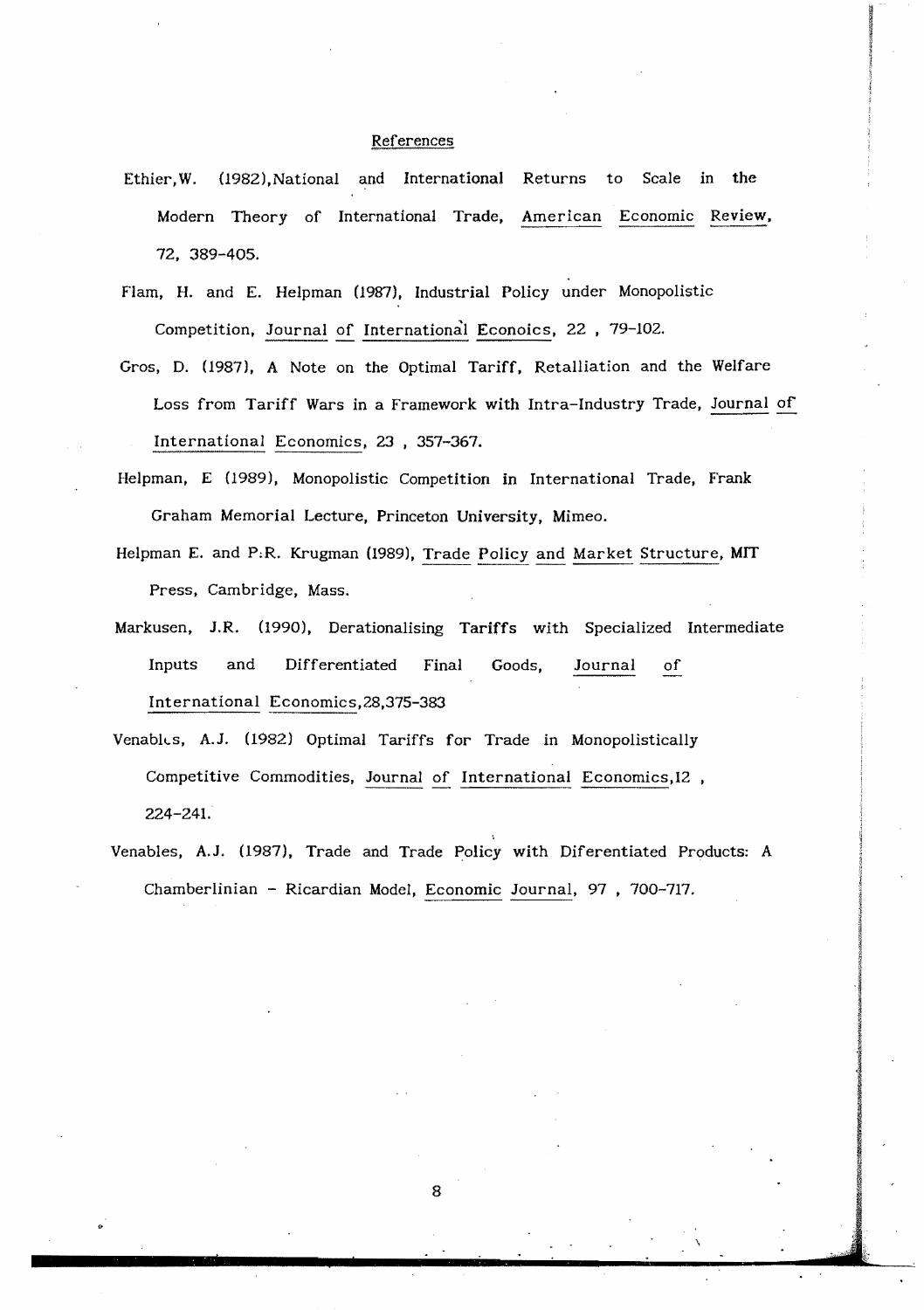#### ACKNOWLEDGEMENTS

I would like to thank V.Bhasker. Ronald Jones, Keith Maskus. Kaz Miyagiwa, Oz Shy, Kar-Yiu Wong, for helpful comments on an earlier draft.

#### FOOTNOTES

1. This is a sufficient condition for most of the results below. See the discussion following equation (16) below.

2.  $\partial v / \partial P = -\alpha P / v \langle 0, \partial P / \partial n = (1-\sigma)^{-1} \beta n P^{-1} \langle 0$ .

 $\partial P / \partial t = (1-\beta).P > 0$ 

3. 
$$
x = p^{-\sigma} p^{\sigma-\epsilon} (1 + p^{1-\epsilon}) (\overline{L} + T) = p^{-\sigma} p^{\sigma-\epsilon} y
$$

x must rise because P rises,  $\sigma \geq \varepsilon$  and y rises.